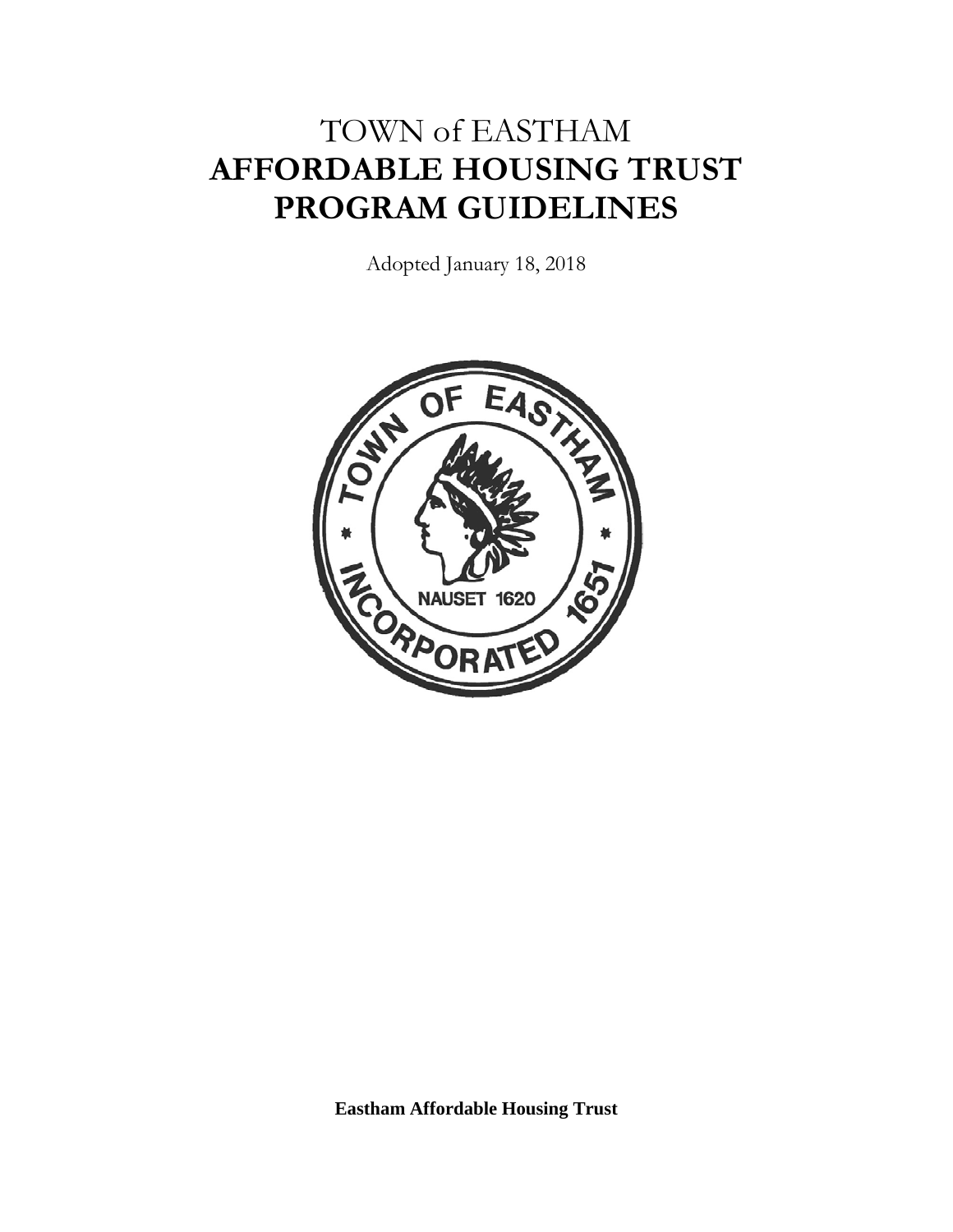#### **Program Guidelines**

#### **Table of Contents**

#### **Page # Housing Guidelines** I. Eastham Affordable Housing Trust Vision Statement 1 II. Roles and Responsibilities of the Housing Trust 1<br>III. Guiding Principles 3 III. Guiding Principles 3<br>IV. Eligible Activities 3 Eligible Activities 3<br>Project Monitoring 5 V. Project Monitoring 5<br>VI. Reporting 7 VI. Reporting VII. Periodic Updating of Guidelines 7<br>VIII. Application Process 7 VIII. Application Process 7<br>IX. Application Form/Attachment List 7 IX. Application Form/Attachment List 7<br>
X. Selection Criteria 8 X. Selection Criteria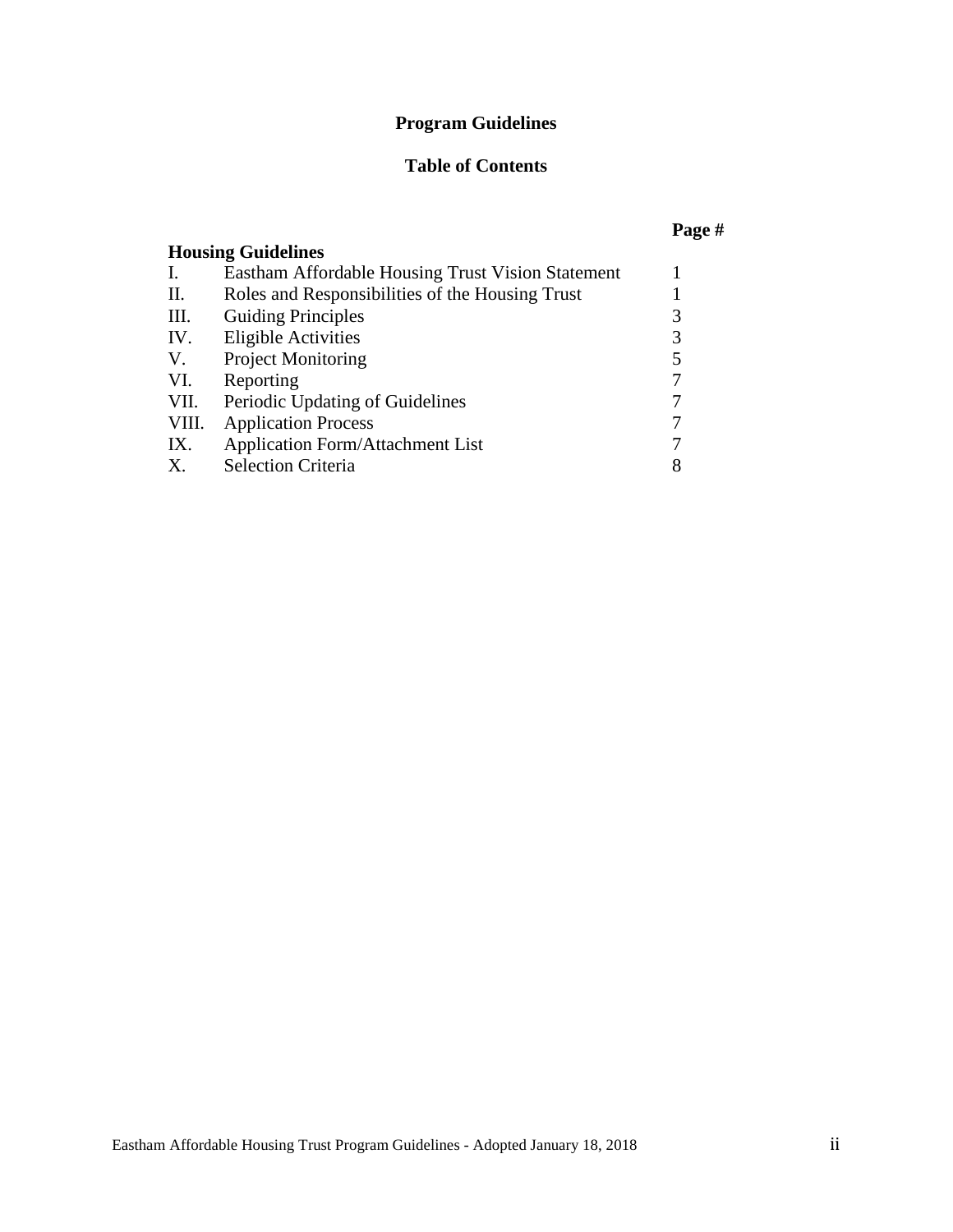### **Town of Eastham Affordable Housing Trust Fund Housing Guidelines**

# **I. Eastham Affordable Housing Trust Vision Statement**

### **The purpose of the Trust shall be to provide for the creation and preservation of affordable housing in the Town of Eastham for the benefit of low and moderate income households.**

Recognizing this purpose and the Housing Needs Assessment/Housing Production Plan prepared for the Board of Selectmen in February 2010, the Eastham Affordable Housing Trust adopted a formal vision statement for the direction of future Trust activities on August 2, 2011. The Housing Needs Assessment/Housing Production Plan was revised in March 2016.

The Affordable Housing Trust's efforts and projects will include but are not limited to:

- Engage the community in discussions to build support for affordable housing and dispel myths and negative attitudes about such projects.
- Assess whether existing market-rate housing units can be modified into affordable units with affordable housing restrictions.
- Foster development of affordable housing on available municipal property and appropriate infill lots that blends with the surrounding neighborhood and is sensitive to the environment.
- Encourage private developments to increase the number of affordable units to meet local housing goals, including mixed-income developments.
- Support the Eastham Housing Authority efforts to secure and provide more rental housing opportunities.
- Work with the Eastham Board of Selectmen, Planning Board and the Local Comprehensive Planning Committee to strategize and develop plans and projects to meet future affordable housing needs.
- Work with the Eastham Business Community to identify needs for Workforce Housing
- Continue to seek available state, federal and/or other funding sources to provide capital for affordable housing developments.
- Create innovative programs and make use of existing methods in an effort to financially assist low and moderate income homebuyers, homeowners, and renters.

# II. **Roles and Responsibilities of the Affordable Housing Trust**

The Eastham Affordable Housing Trust (the "Trust") was created with the approval of Town Meeting on May 5, 2008 pursuant to the provisions of G.L. c.44 Section 55C, and a Declaration of Trust was signed on October 6, 2009. The purpose of the Trust is to provide for the creation and preservation of affordable housing in the Town for the benefit of low and moderate income households. The Trust is managed by a Board of Trustees (the "Trustees" or the "Board"), who initiate programs and expend funds for the creation and preservation of affordable housing in Eastham. The Trust may solicit and accept grants, gifts, devises and bequests or otherwise acquire real or personal property, and use and expend such property in such a manner as the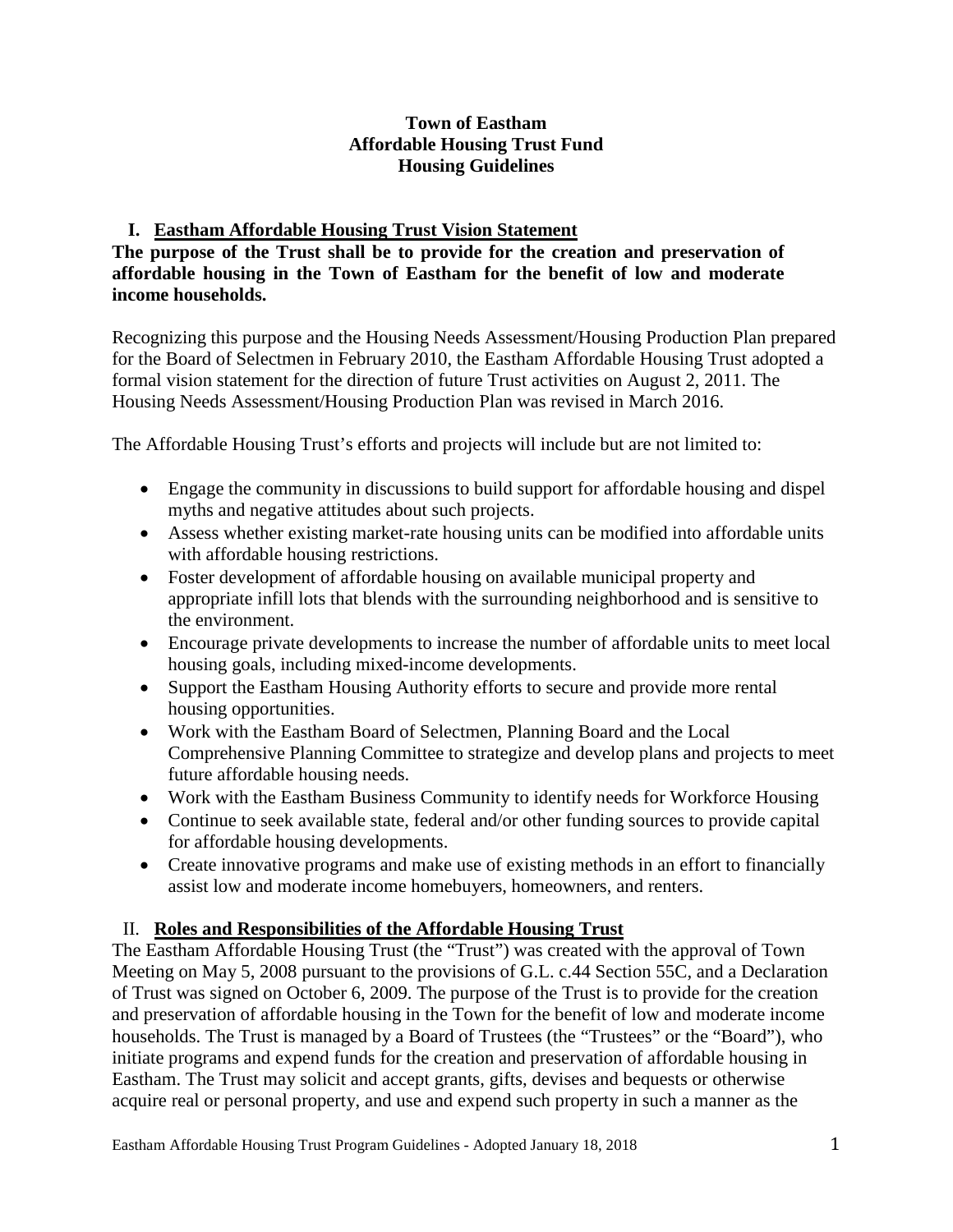Trustees shall deem most appropriate to carry out the purpose of the Trust. In no event shall the activities of the Trust consist of propaganda or otherwise attempt to influence legislation or participation in or intervention in any political campaign on behalf of any candidate for public office and no part of net earnings of this Trust shall inure or be payable to or for the benefit of any private individual or corporation.

Details of the Trust are as follows:

- Management of the Trust The Trust is administered by a Board of Trustees consisting of five (5) Trustees, who are appointed by the Board of Selectmen for a term not to exceed two (2) years, but may be re-appointed at the discretion of the Board of Selectmen. A quorum of the Board of Trustees shall be the majority of the Trustees, qualified and present in person. A majority of the Trust may exercise any and all powers of the Trustees and may execute on behalf of the Trustees any and all instruments with the same effect as though executed by all the Trustees.
- Powers of Trustees As stated in the Declaration of the Trust, the Trustees may undertake any activity that would create and preserve affordable housing for the benefit of low and moderate income households. Their powers include, but are not limited to, the right to receive, purchase, and convey real or personal property; to execute deeds, contracts, and various other legal documents in connection with the Trust's activities; to employ and compensate advisors and agents; to conduct itself in its discretion with respect to legal claims by or against the Trust; to manage or improve real property and to abandon property when the Trustees deem advisable; and to extend the time for payment of any obligation to the Trust.
- Legal Status of the Trust The Trust is deemed to be a public employer and municipal agency pursuant to MGL Chapter 268A. Likewise, the Trustees are classified under the Act as public employees and special municipal employees, also in accordance with the terms of MGL Chapter 268A. As a governmental body, the Trust must comply with the open meeting requirements set forth under MGL Chapter 39 and is likewise subject to MGL Chapter 40, Section 15A and MGL Chapter 30B with the exception that agreements and conveyances between a Trust and other public instrumentalities are excluded from the application of MGL Chapter 30B.
- Community Preservation Act (CPA) Section 5 of the Community Preservation Act (MGL Chapter 44B) permits cities and towns to appropriate money from the Community Preservation Act (CPA) Fund into an Affordable Housing Trust Fund ("AHTF"). Funds paid to the AHTF are specifically limited to affordable housing purposes and not for general administrative expenses. Under the CPA, funds may be used for the acquisition, creation, preservation, rehabilitation (in some cases) and support of community housing, including, without limitation, assistance provided directly to qualified households, all in compliance with the CPA.
- Non-Community Preservation Act Funding From time to time and as provided by the Town, the Trust may fund its mission and programs by monies from sources other than the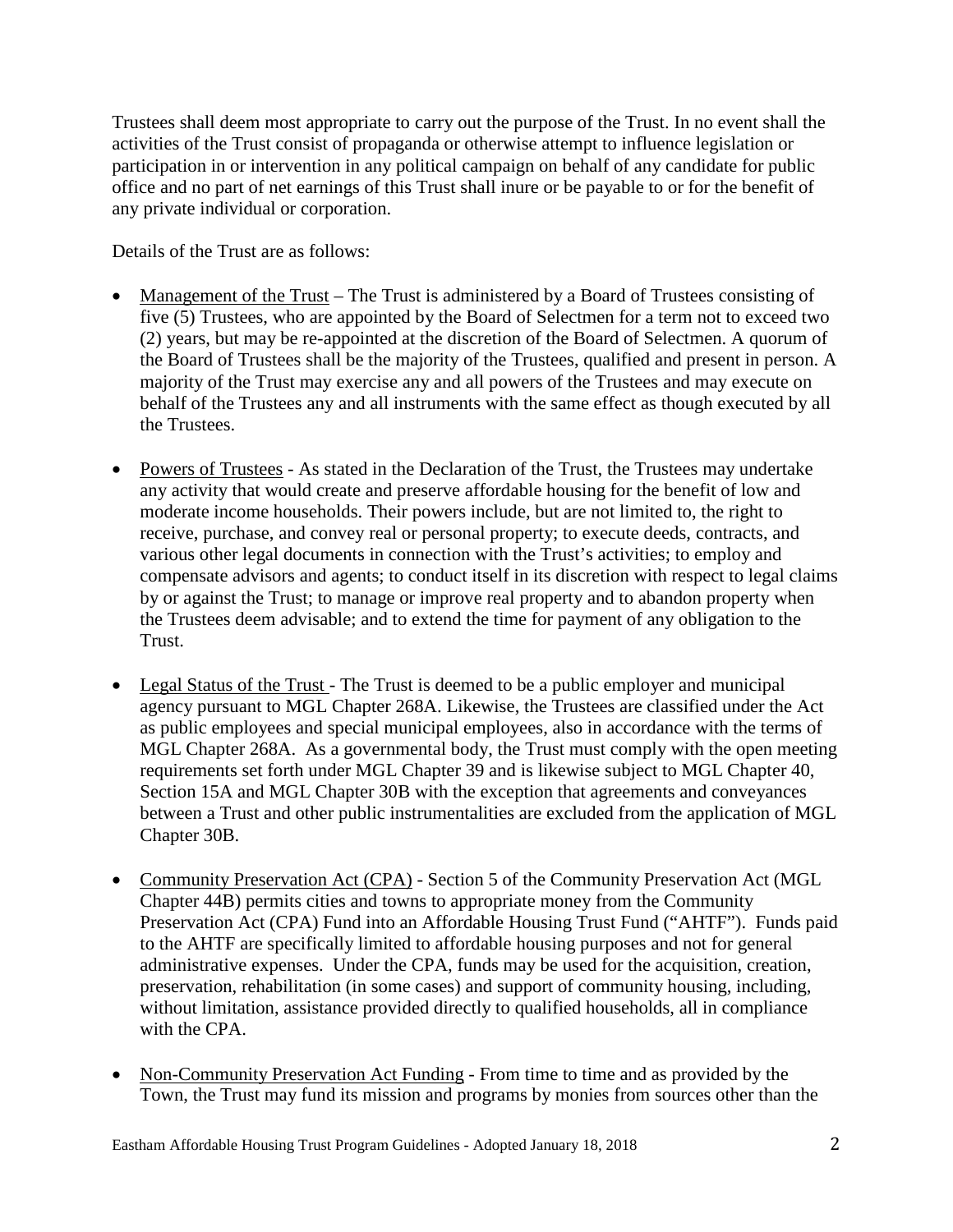CPA. These funds must be used for the purpose for which the Trust was created, but the Trustees are not required to comply with CPA requirements for such non-CPA funds.

## **III. Guiding Principles**

 Eastham's Affordable Housing Trust and the Board of Selectmen adopted the following guiding principles for pursuing affordable housing opportunities:

- 1. Increase housing opportunities to those who live and/or work in the community, to the extent permitted by law, by prioritizing opportunities that support its local citizenry and others and that serve a range of local housing needs, , even if the units may not be eligible for inclusion in the state Subsidized Housing Inventory (SHI).
- 2. Develop year-round affordable rental units to serve Eastham's most financially vulnerable residents and others, including its service workers.
- 3. Identify properties that have reduced or nominal acquisition costs.
- 4. Support the subsidization of rental housing and the construction of new housing developments.
- 5. Maximize the use or reuse of existing buildings by prioritizing projects that convert existing housing into affordable units (accessory apartments, small in-fill developments, buy-down initiatives).
- 6. Develop projects that serve a wide range of housing needs including families, single occupants, seniors and special needs populations.
- 7. Encourage a diversity of housing types including clustered mixed-income and scattered single and multi-family units.

# **IV. Eligible Activities**

The Housing Trust Fund can be used in support of the following activities. Note that CPA funds must be used only for those purposes specified in the CPA as allowable activities, while the Trustees may use non-CPA funds t for programs offering a broader range of purposes that are consistent with the Declaration of Trust and the provisions of MGL Chapter 44, Section 55C.

# **1. PRESERVATION PROGRAMS**

**A***.* Housing Preservation and Improvement Activities – In certain instances, the Trustees may use funds to preserve affordability of private unsubsidized housing units and units already included in the Town's Subsidized Housing Inventory ("SHI") by providing funds for repairs necessary to enable residents to continue to reside in their homes. *CPA Allowable Activities: CPA funds may be used for repairs that are necessary to preserve affordable housing from injury, harm or destruction, which may include, but are not limited to, the following:*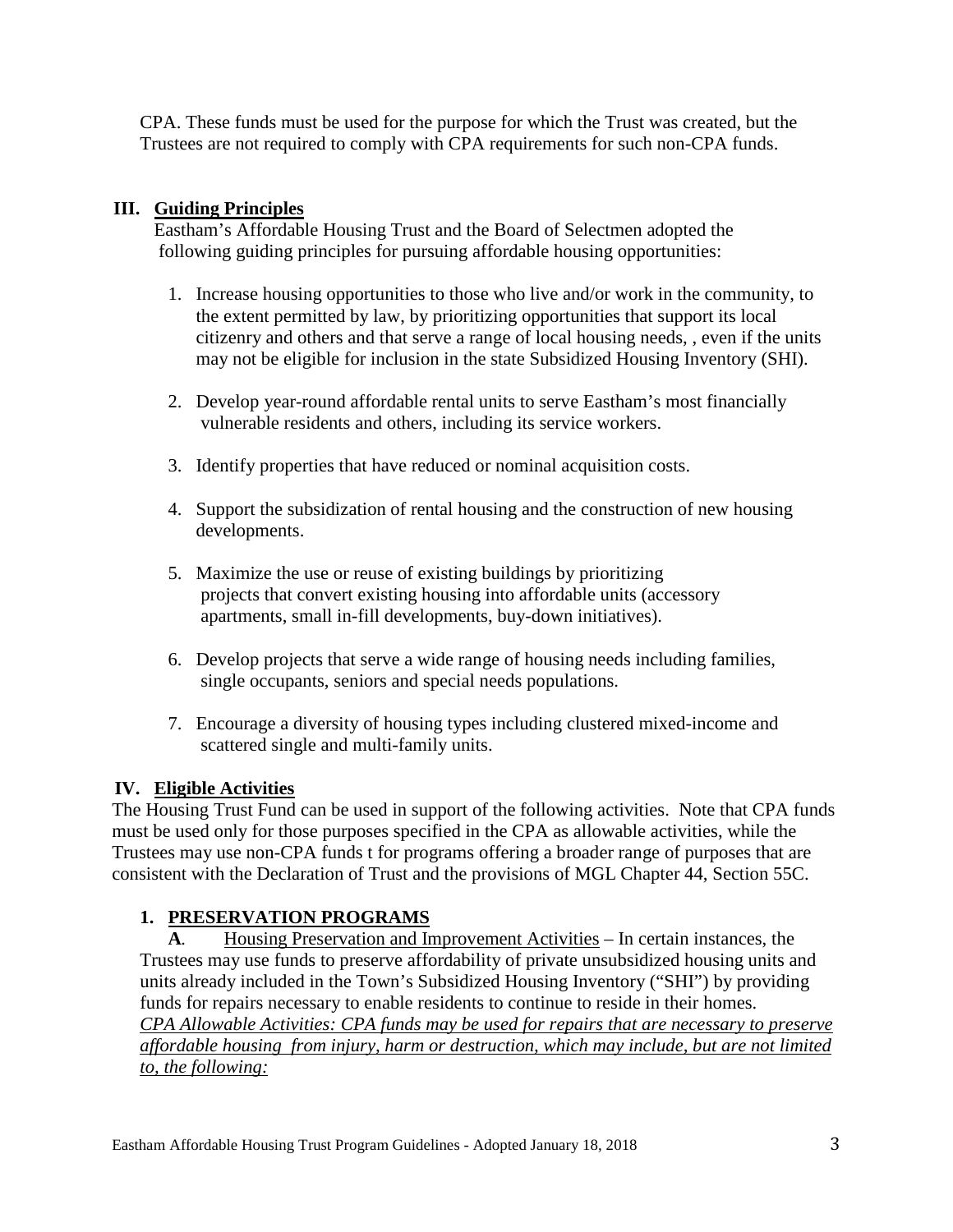- Building envelope and site work to preserve the structural integrity of the homes
- Roof, siding and window replacements to assure the water tightness of the housing units
- Upgrading of dangerous electrical or plumbing systems
- Replacement of dangerous building systems that threaten the housing units
- Failed Septic Systems
- Installation of hard-wired smoke alarms, sprinklers and other building fire suppression systems
- Funds cannot be spent for maintenance or operating costs

Whether the Trustees will fund a particular project depends on the facts involved in each case, the amount of funds sought, the eligibility of persons seeking assistance, the necessity of the repairs, the funds available to the Trustees to support such program, whether the homes were acquired or created originally with CPA funds and other factors. The Trustees may obtain deed restrictions on properties to ensure the future affordability of the homes. There is no guarantee of financial assistance.

#### **2. SUPPORT PROGRAMS**

#### **A. LEASE TO OWN PROGRAM**

*Assistance provided to income eligible participants by leasing properties owned by the Trust with an option to purchase. – The leases will include affordability restrictions and the properties shall be sold subject to affordable housing deed riders*

#### *CPA Allowable Activities:*

*CPA funds may be used for the support of affordable housing, defined as including "programs that provide grants, loans, rental assistance, security deposits, interest-rate write downs or other forms of assistance directly to individuals and families who are eligible for community housing or to an entity that owns, operates or manages such housing, for the purpose of making housing affordable"*

#### **B. CLOSING COST ASSISTANCE PROGRAM**

*Trust assists income eligible buyers with closing costs/down payment to pass underwriting*

 *CPA Allowable Activities:*

*Grants, Loans, Rental assistance, interest-rate write downs or other assistance directly to individuals who are eligible for community housing for the purpose of making housing affordable*

#### **C. RENTAL SUBSIDY PROGRAM**

*Provide monthly rent subsidy & financial counseling to income eligible program participants*

#### *CPA Allowable Activities:*

*Grants, loans, rental assistance, interest-rate write downs or other assistance directly to individuals who are eligible for community housing for the purpose of making housing affordable*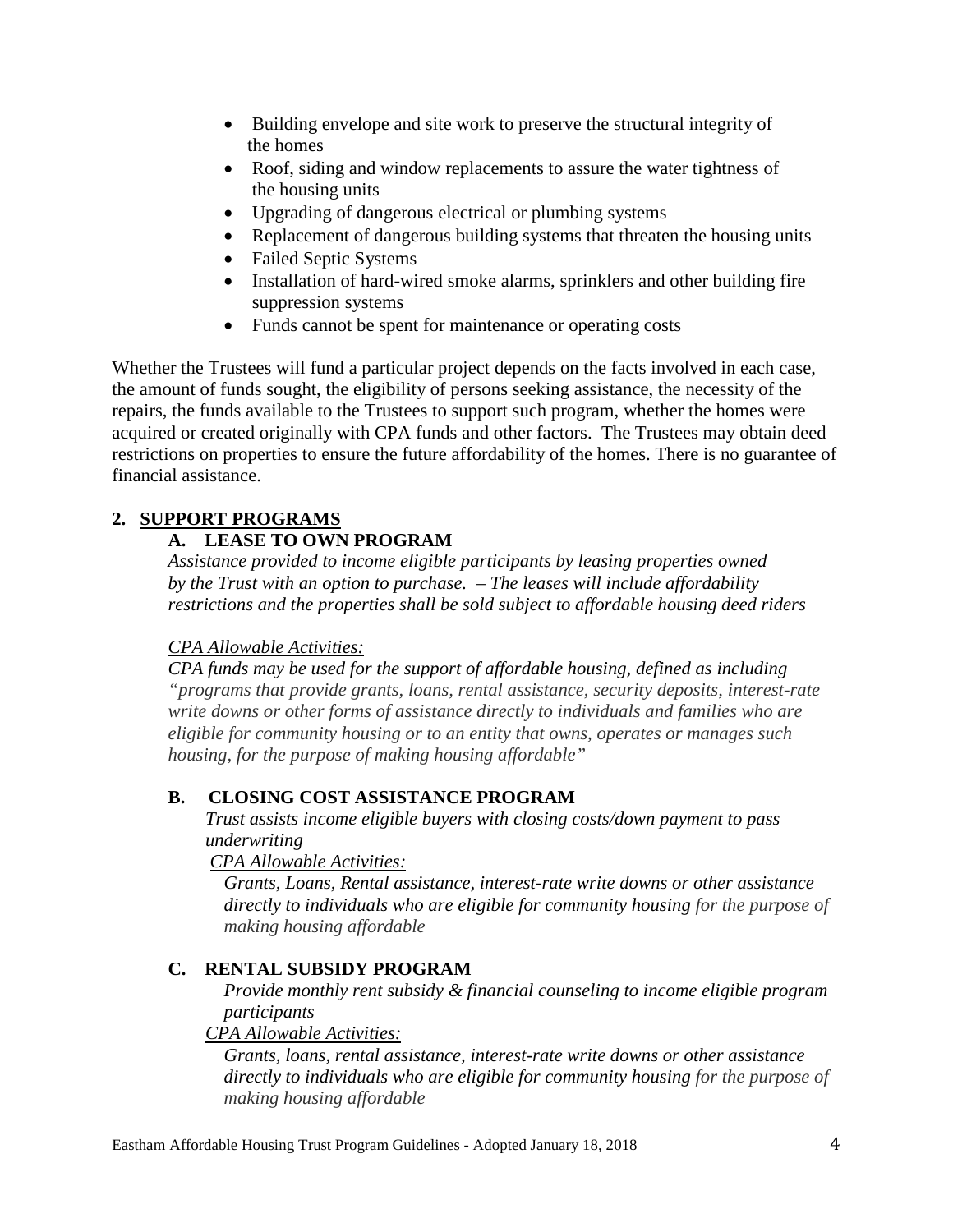# **3. CREATION PROGRAMS**

# **A. RENTAL EXPANSION PROGRAM**

## • **New Construction Units**

*Provide funding assistance to developers for construction of new affordable rentals with deed restrictions required for long-term affordability, if permitted under zoning*

#### • **Accessory Dwelling Units**

*If Provide assistance to homeowners to create new Accessory Dwelling subject to affordable housing deed restrictions, subject to zoning*

#### • **Seasonal/Year Round Property Conversion**

*Provide assistance to property owners to convert seasonal dwellings to year round affordable dwellings subject to deed restrictions, subject to zoning*

#### • **Motel Conversion To Affordable Housing**

*Provide assistance to property owners to convert existing motels to affordable units, if permitted under zoning, subject to affordable housing deed restrictions* 

#### **V. Funding Guidelines**

The Board of Trustees has established the following funding guidelines for eligible activities:

- All financial transactions undertaken by the Trust where Community Preservation Act (CPA) funds are used must comply with the requirements of the Community Preservation Act (CPA).
- Funding for Preservation Program activities up to \$25,000 per home will be provided in the form of a fifteen (15) year, 0% interest, forgivable mortgage that is recorded on the property at the Barnstable County Registry of Deeds. The mortgage shall be between the Trust and the homeowner. The mortgage shall be paid back to the Trust if the home is sold, transferred, refinanced to a reverse mortgage, or refinanced with a \$50,000 or more equity cash out. If the home is sold or transferred to a family member, the mortgage may be transferred if the new owner is income-eligible.
- All affordable units created under the Rental Expansion Program must be deed restricted
- Development loans provided under the Rental Expansion Program are limited to up to \$100,000 per unit. The Board of Trustees will determine the interest rate of between 0% and 3%, depending upon project feasibility. Payments will be deferred until the property is transferred unless the recipient is determined to be in violation of loan terms (allowances for extenuating circumstances, appeal process) in which case payments will be due. Any loan proceeds will be deposited into the Housing Trust Fund. All loans must be in the form of a mortgage against the property and may be subordinated to other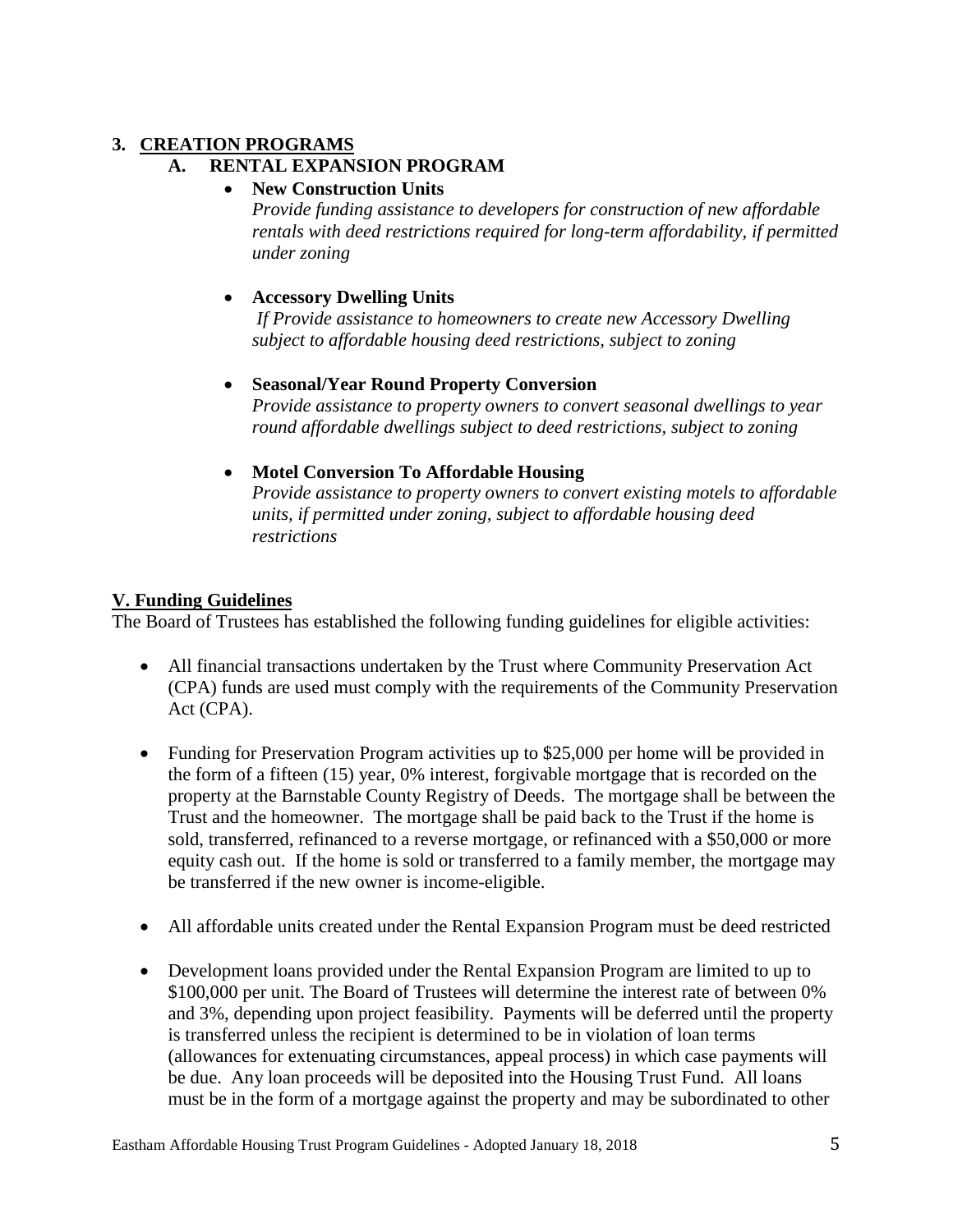project lenders. Deed riders for 10-15 years are required for projects where the loan is more than \$20,000 per unit and required for at least 30 years or in perpetuity for loans of more than \$50,000/unit.

• Funding guidelines can be waived or modified upon a unanimous vote of the Board of Trustees.

#### **VI. Project Monitoring**

The Board of Trustees, with staff support from the Planning Department and/or management agency, will work with the state's Department of Housing and Community Development (DHCD) and project sponsors to insure that all units that have been funded by the Affordable Housing Trust Fund to be eligible for inclusion on the Subsidized Housing Inventory (SHI), meet all requirements to get counted as part of the SHI and are monitored to insure the continued affordability of such units.

It will also be important to monitor the affordability of units that have received Affordable Housing Trust funding but are not eligible for inclusion on the SHI. In these cases, the Board of Trustees, with support from the Planning Department and/or a management company, will annually confirm the continued occupancy and eligibility of unit occupants by:

- Checking Assessors records and resident mail listings to verify the continued occupancy of the units. If the units involve homeownership, the deed rider will require that the occupant notify the Town upon any intent to sell, and the Town will have an opportunity to purchase or resell the unit based on a prescribed process included in the deed rider (adaptation of DHCD's deed rider). If the units involve rentals, send a letter to the project sponsor requesting documentation listing the incomes of the tenants and a copy of their leases to insure that the tenants meet the income qualifications and the rents continue to be affordable.
- Checking the Barnstable County Registry of Deeds to make sure that there have been no changes in ownership/residency.
- Preparing an annual compliance report that documents the continued affordability of these units.

#### **VII. Reporting**

With staff support from the Planning Department, the Board of Trustees must prepare an annual report that summarizes the use of Housing Trust funds during the fiscal year including amounts of funding, type of funding, project description and status, as well as the balance in the Affordable Housing Fund. The books and records of the Trust shall be maintained by the Town Accountant and audited annually as part of the annual audit of the Town of Eastham. The results of the audit shall be provided to the Town.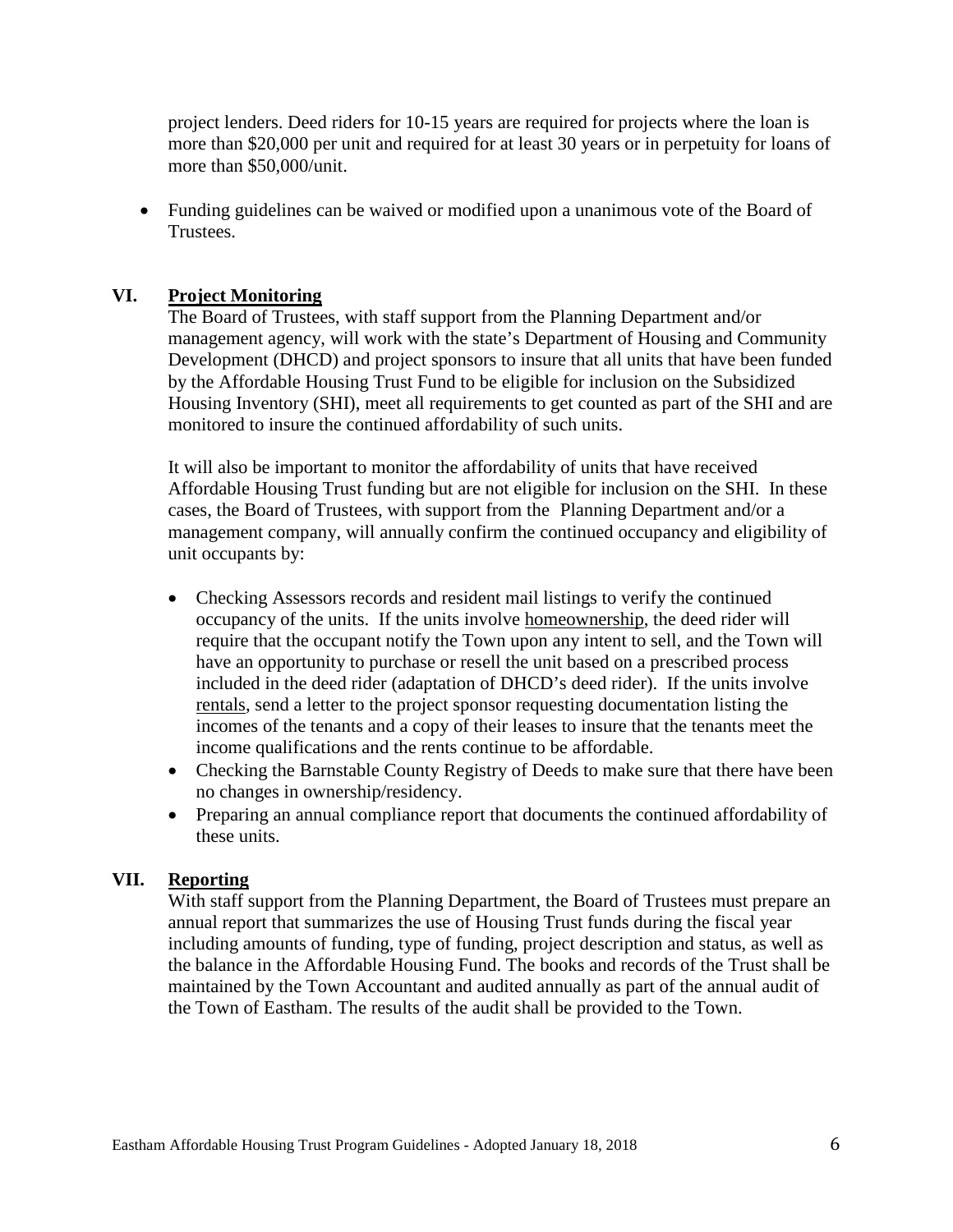#### **VIII. Periodic Updating of Housing Guidelines**

These Housing Guidelines must be reviewed and updated a minimum of once every three (3) years by the Board of Trustees with input from the CPC and the AHC. The Board of Trustees is responsible for approving any changes and can also choose to amend the Guidelines within the 3-year period if it determines that certain requirements are no longer effective or viable.

#### **IX. Application Process**

The application process involves providing information to the Eastham Affordable Housing Trust before funding approvals can be granted. All submissions, scheduling and communications will be coordinated through the Eastham Planning Department. The Board of Trustees will accept applications on a rolling basis.

Only those projects that receive the approval of the Board of Trustees are eligible to access funding from the Affordable Housing Trust Fund. In making its determinations on funding, the Trust may consult with the Eastham Community Preservation Committee, Planning Commission, Zoning Board of Appeals, and/or other Town commissions or boards. The approved applicant must enter into a contract with the Eastham Affordable Housing Trust that specifies the purpose and scope of the project, projected timeframe, and approved funding for the project. The applicant must submit an original copy of the signed contract to the Eastham Planning Department.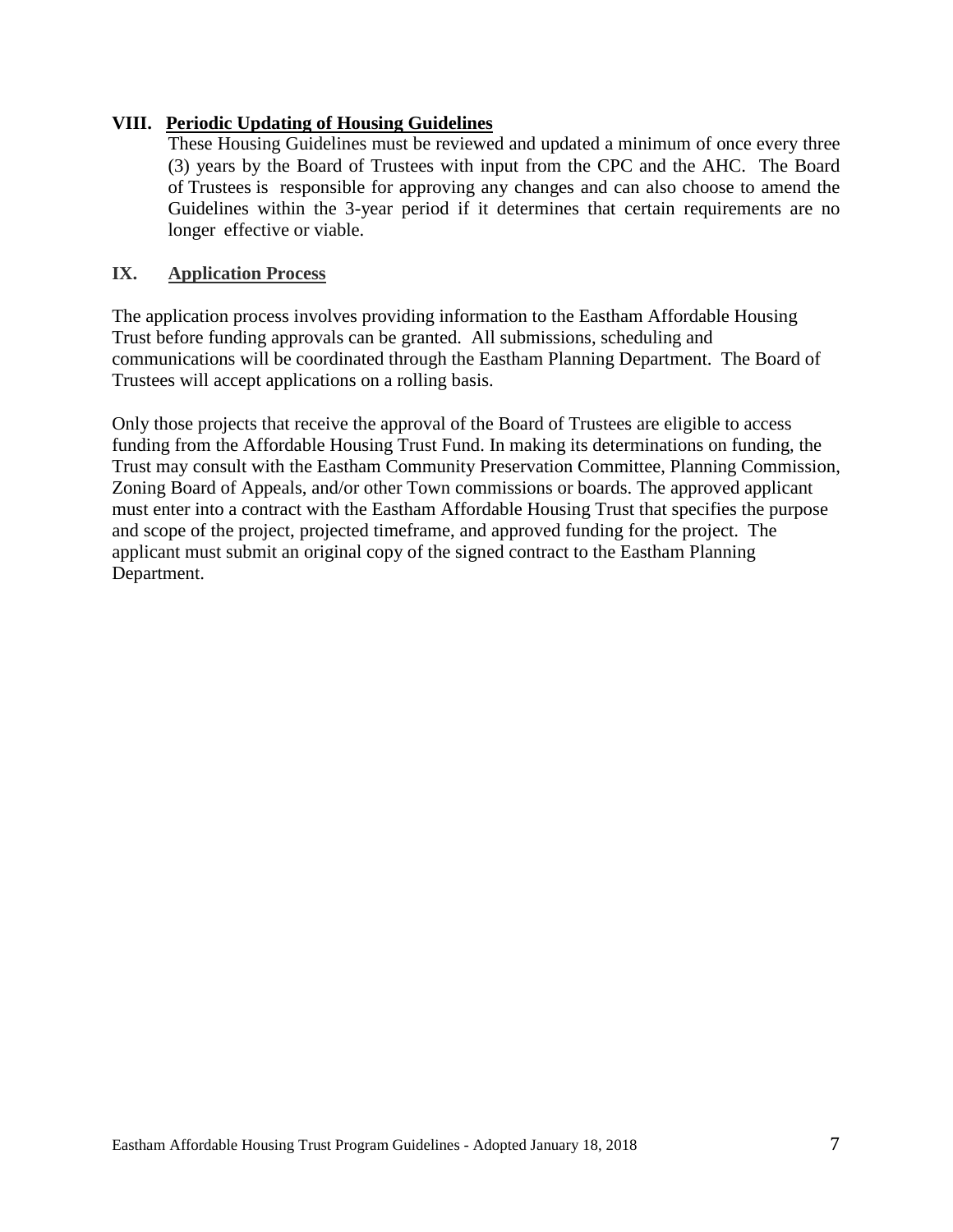#### **X. Selection Criteria**

The Board of Trustees will apply the following selection criteria in its review of applications:

#### **Selection Criteria**

The project/program proposal is consistent with the Board of Trustees' Funding Priorities. These include the following:

#### **Highest priority**

- 1. Increase housing opportunities to those who live and/or work in the community to the extent permitted by law, by prioritizing opportunities that support its local citizenry and that serve a range of local housing needs – even if the units may not be eligible for inclusion in the state Subsidized Housing Inventory (SHI).
- 2. Develop year-round affordable rental units to serve Eastham's most financially vulnerable residents and other income-qualified persons and households.

#### **Lower priority**

- 1. Identify and take advantage of properties that have discounted or nominal acquisition costs, such as town owned or tax foreclosure properties, to make the development of affordable housing more financially feasible.
- 2. Minimize impacts on the built environment such as accessory apartments, small infill developments in existing neighborhoods, or buy-down initiatives that convert existing housing into affordable units.
- 3. Develop a range of projects to serve a range of housing needs including housing for families, seniors, and special needs populations.
- 4. Encourage mixed-income development to minimize stigmas associated with concentrations of low-income units.

The funding request is reasonable as a portion of the overall project costs and on a per-unit basis and adheres to the Trust's Funding Guidelines.

The development pro forma demonstrates that the project is feasible (not applicable if Trust Funds are requested for predevelopment activities to determine feasibility of a project).

The applicant has demonstrated significant leveraging of the requested Trust Funds with other public and/or private funding sources.

The applicant is qualified to undertake the project and has demonstrated success in similar capacity with comparable projects.

The applicant has demonstrated appropriate site control.

Projects provide additional public benefits such as open space, historic preservation, public safety, economic development, etc.

The project meets demonstrated community needs.

The applicant has demonstrated project support by other Town boards, committees, the Cape Cod Commission, other pertinent organizations, and Eastham citizens, as appropriate.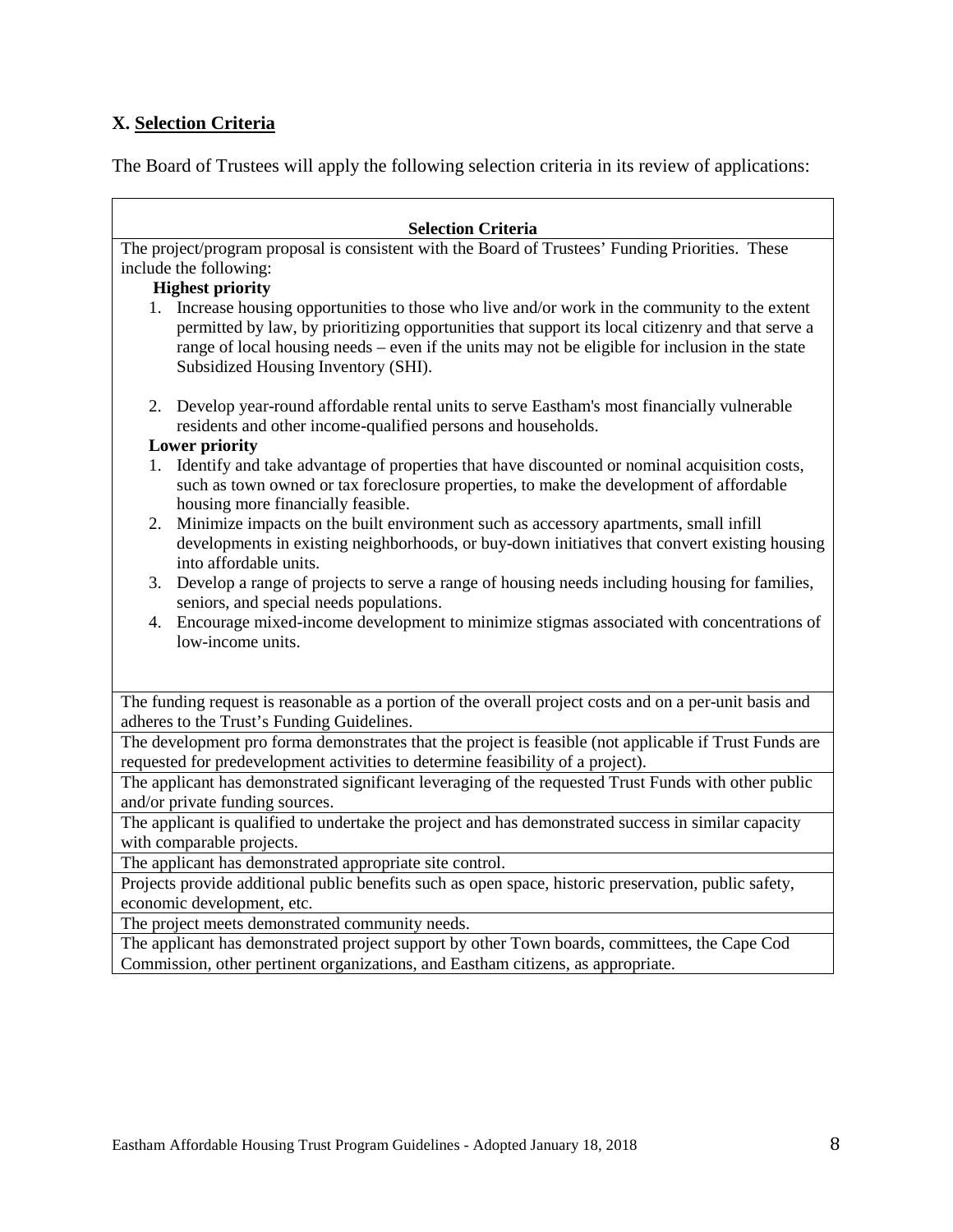## **Town of Eastham Affordable Housing Trust Application Package**

# **APPLICATION FORM**

| Project/Program Name: 1997 Manual Manual Manual Manual Manual Manual Manual Manual Manual Manual Manual Manual |                                   |
|----------------------------------------------------------------------------------------------------------------|-----------------------------------|
|                                                                                                                |                                   |
| Project Location                                                                                               |                                   |
|                                                                                                                |                                   |
| Legal Property Owner of Record: New York Changes and Property Owner of Record:                                 |                                   |
|                                                                                                                |                                   |
| Contact Person Name & Title:                                                                                   |                                   |
|                                                                                                                |                                   |
|                                                                                                                | Mailing Address: Mailing Address: |
| <b>Budget Summary</b>                                                                                          |                                   |
| Total Project Cost:                                                                                            |                                   |
|                                                                                                                | Date: $\_\_$                      |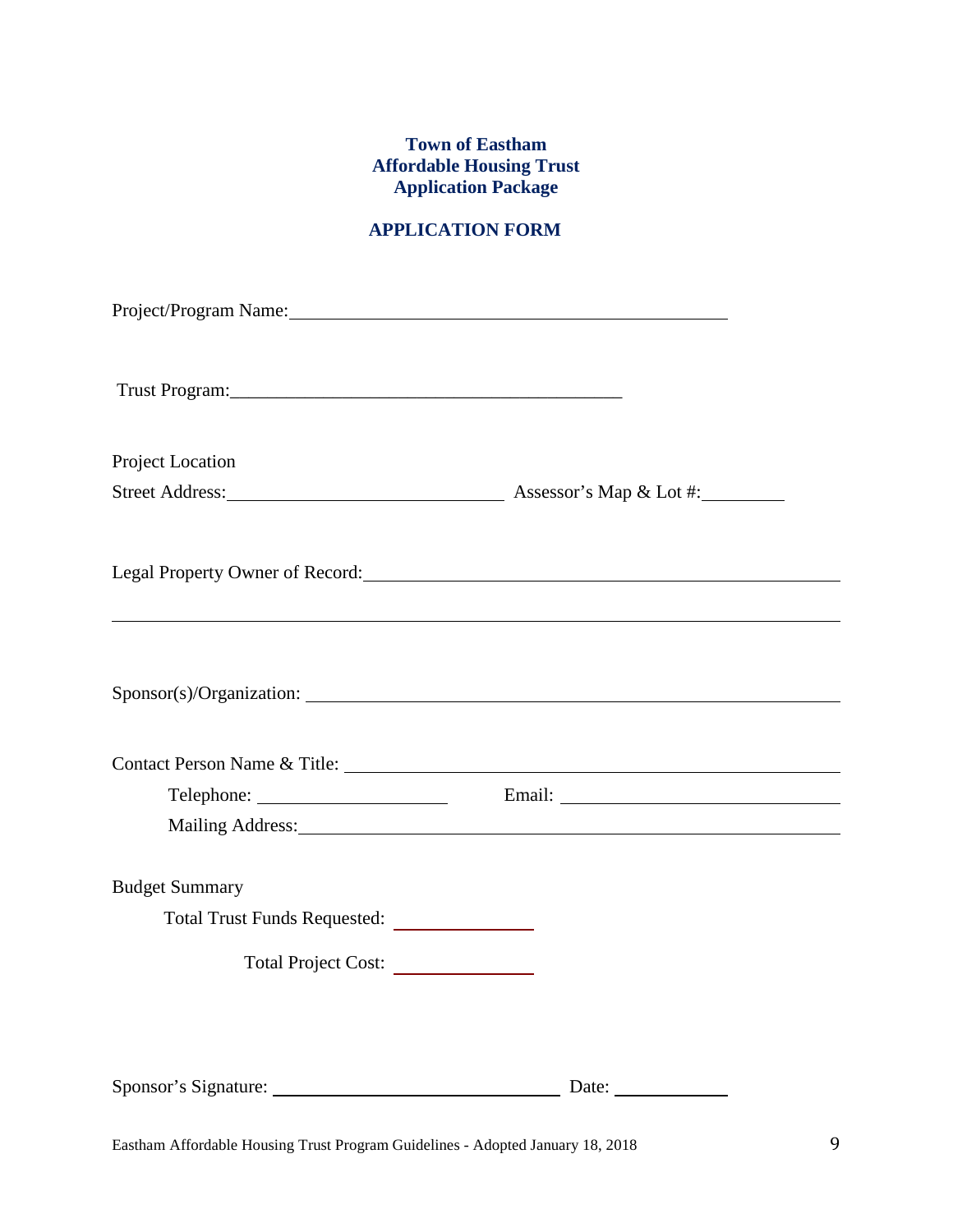Sponsor's Printed Name & Title:

Project Summary: Please summarize the proposed project and any special features (support services, sustainability or energy conservation components, historic preservation, etc.)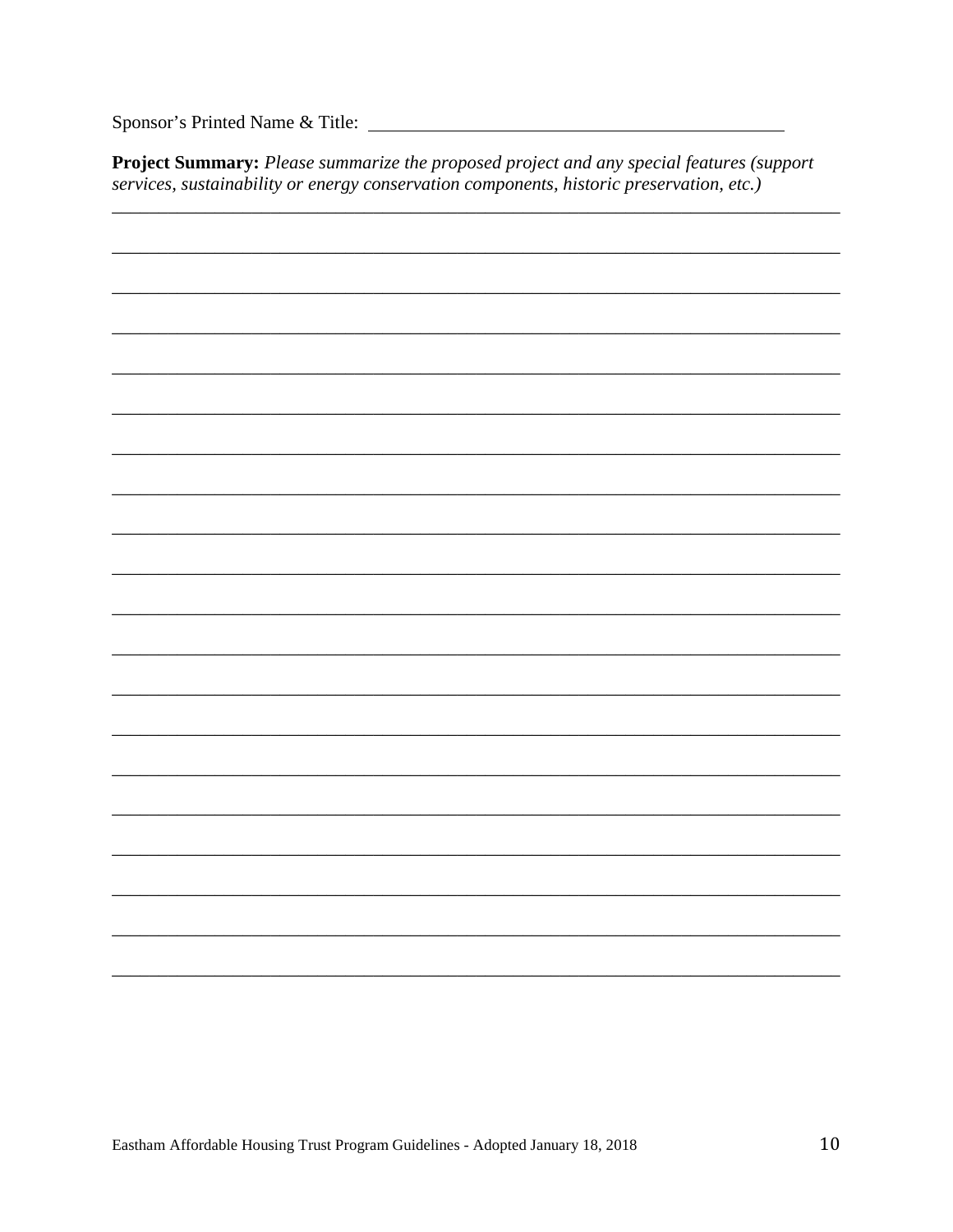**1. Sources of Funds:** *Check all that apply, include dollar amount, and circle if funds are committed or proposed.*

| Eastham Affordable Housing Trust                                                                      | \$                                         | committed/proposed |
|-------------------------------------------------------------------------------------------------------|--------------------------------------------|--------------------|
| * Eastham Community Preservation Fund                                                                 | \$                                         | committed/proposed |
| (* Funding from the Trust is derived from Community Preservation Funds. Check this box if seeking     |                                            |                    |
| additional<br>funds directly from Community Preservation Committee.)                                  |                                            |                    |
| Private Bank Loan                                                                                     |                                            | committed/proposed |
| Sales Revenue                                                                                         | $\frac{\text{S}}{\text{S}}$                | committed/proposed |
|                                                                                                       | $\frac{\text{S}}{\text{S}}$                |                    |
|                                                                                                       |                                            | committed/proposed |
|                                                                                                       | $\int$                                     | committed/proposed |
|                                                                                                       | $\sim$ $\sim$                              | committed/proposed |
| 2. Uses of Funds: Check all that apply.                                                               |                                            |                    |
| Predevelopment (feasibility, engineering, appraisals, environmental studies/testing/mitigation, legal |                                            |                    |
| work, etc.)                                                                                           |                                            |                    |
| Acquisition                                                                                           |                                            |                    |
| Preservation                                                                                          |                                            |                    |
| Site Preparation (tree clearing, earth removal, etc.)                                                 |                                            |                    |
| New Construction                                                                                      |                                            |                    |
| Redevelopment                                                                                         |                                            |                    |
| Administration                                                                                        |                                            |                    |
| Operations                                                                                            |                                            |                    |
| Marketing                                                                                             |                                            |                    |
| Other (please explain)                                                                                |                                            |                    |
|                                                                                                       |                                            |                    |
| 3. Targeted Population: Check all that apply.                                                         |                                            |                    |
| Family                                                                                                | Senior/Elderly                             |                    |
| Homeless/At Risk of Homelessness                                                                      | Special Needs (identify population): _____ |                    |
| Housing with Support Services (identify service providers): ____________________                      |                                            |                    |
| Other (identify):                                                                                     |                                            |                    |
| 4. Type of Housing: Check all that apply.                                                             |                                            |                    |
| Homeownership:                                                                                        | Rental:                                    |                    |
| Single-family                                                                                         | <b>Single Room Occupancy</b>               |                    |
| Condominium                                                                                           | Individual/Family                          |                    |
| Cooperative                                                                                           | Group Residence, Congregate                |                    |
| Other                                                                                                 |                                            |                    |

Eastham Affordable Housing Trust Program Guidelines - Adopted January 18, 2018 11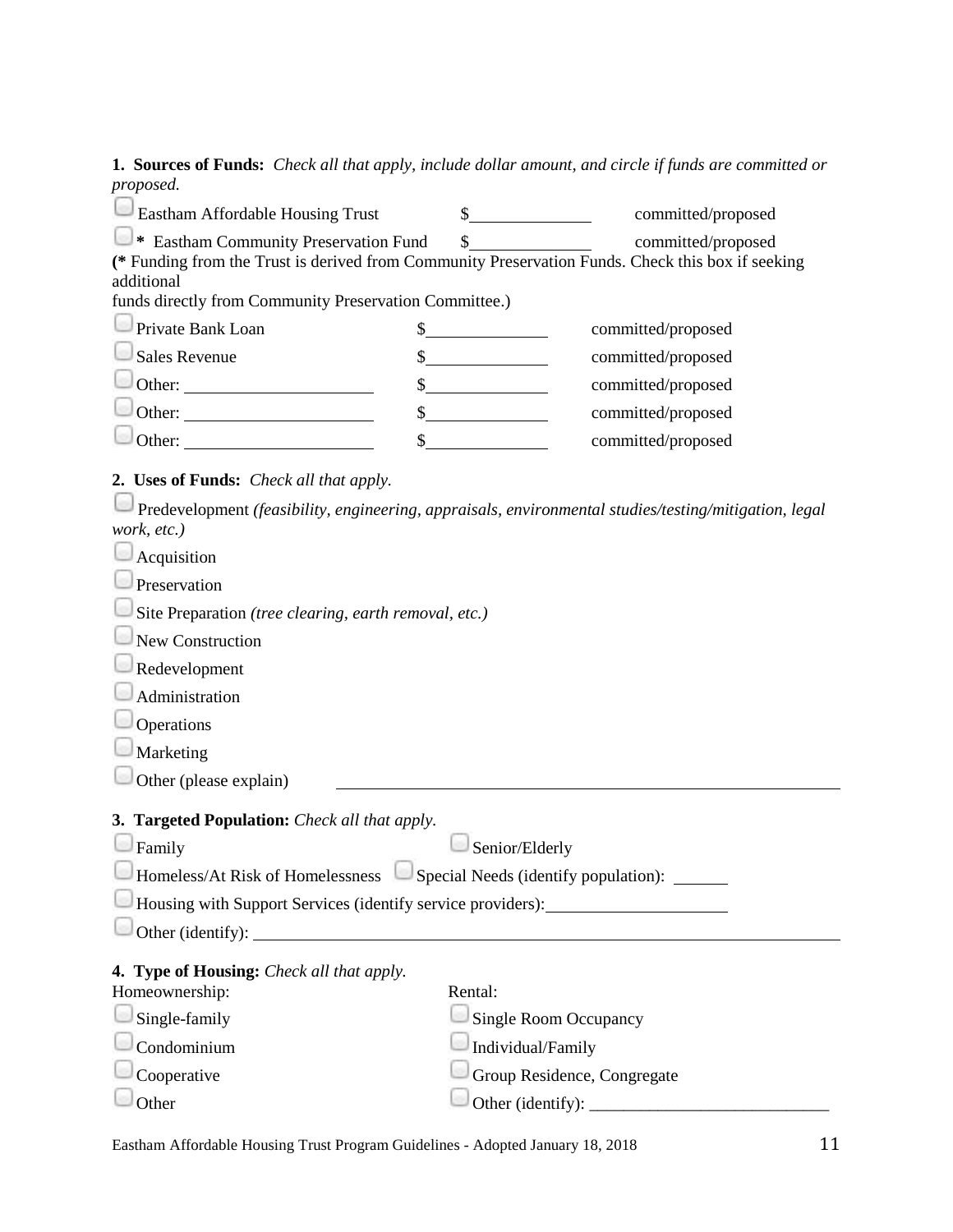|                 | Total | $\epsilon = 30\%$ | $< = 50\%$ | $<=$ $80\%$ | $\vert \langle 100\% \vert \rangle \langle 120\% \vert \rangle$ Market |     |      |
|-----------------|-------|-------------------|------------|-------------|------------------------------------------------------------------------|-----|------|
|                 |       | AMI               | AMI        | AMI         | AMI                                                                    | AMI | Rate |
| <b>SRO</b>      |       |                   |            |             |                                                                        |     |      |
| 1 <sub>Br</sub> |       |                   |            |             |                                                                        |     |      |
| 2 <sub>Br</sub> |       |                   |            |             |                                                                        |     |      |
| 3 Br            |       |                   |            |             |                                                                        |     |      |
| $4 Br/+$        |       |                   |            |             |                                                                        |     |      |

5. Unit Composition (If Applicable): *List number of units in each category*

Note: Refer to [\(www.huduser.org](http://www.huduser.org/)*) for latest fair housing rates.*

Submission: All completed application packets should be submitted to: Town of Eastham Affordable Housing Trust Paul Lagg, Town Planner 2500 State Hwy, Eastham, MA 02642 PH: 508.240.5900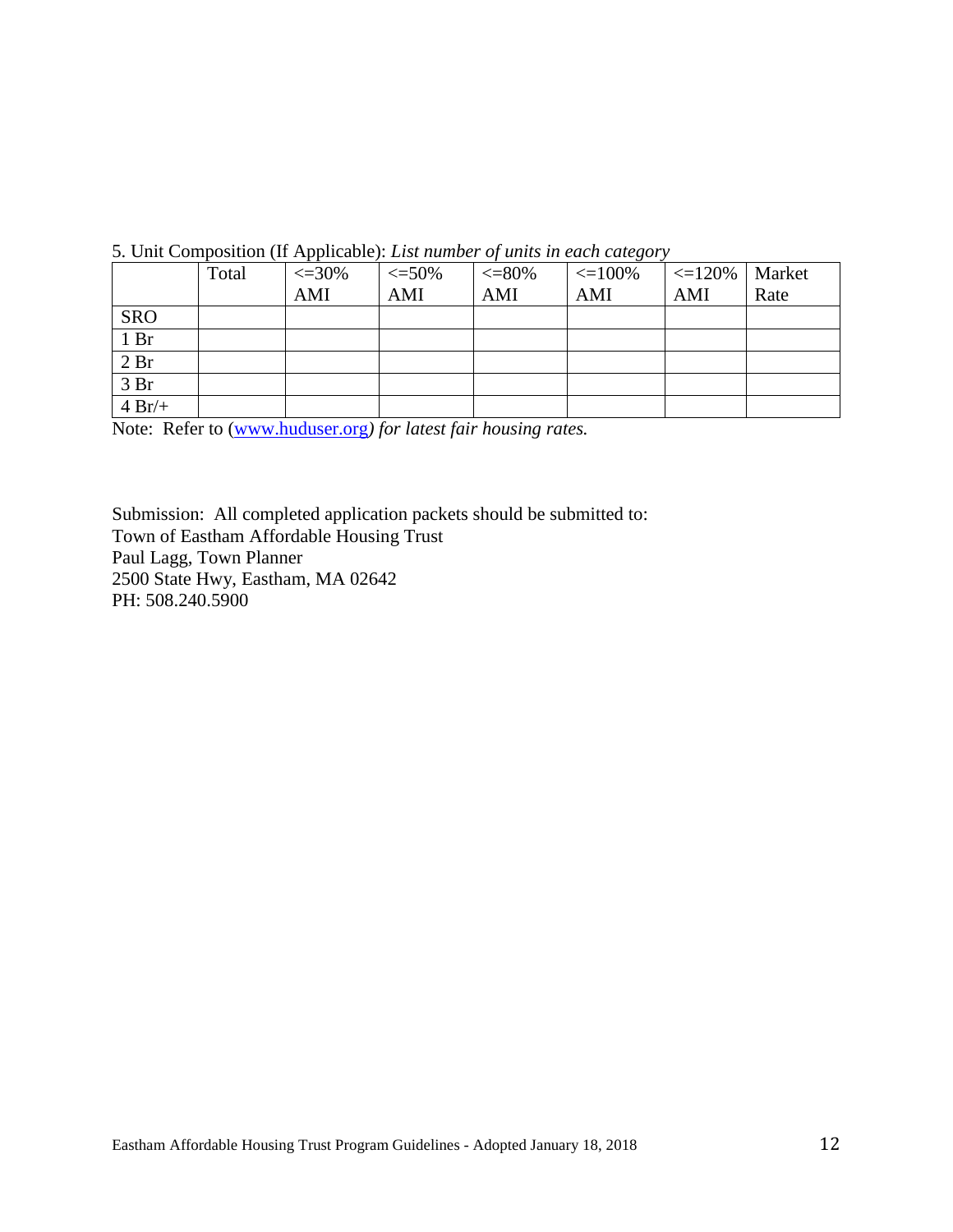# I. **ATTACHMENTS CHECKLIST**

Asterisks (\*) indicate required attachments for DEVELOPMENT PROJECTS, \*\* required for OPERATIONAL PROJECTS, all others are optional as applicable to the project.

# **1. Financial**

**\***Development pro forma using the state's One Stop Application Format (download the state's One-Stop Application form at: [www.mhic.com/onestop\\_downloads.cfm](http://www.mhic.com/onestop_downloads.cfm) and 10 year operating budget if available for rentals, once again using the state's One Stop format)

**\***Identify all proposed housing-related expenses (e.g., utilities, condominium fees, parking fees, etc.)

**\***Letters of financial commitment or description of all financing and finance sources planned

**\*\***Five year operating budget

 $\overline{\phantom{a}}$  , where  $\overline{\phantom{a}}$ 

 $\Box$  N/A (Provide an explanation why these attachments are not applicable or available)  $\Box$ 

#### **2. Qualifications**

 $\Box$ \*Describe applicant's capacity for undertaking project and previous experience developing similar, successfully completed projects

\*References (e.g., banks, affordable housing clients, municipal/state agencies, etc.) Describe applicant's qualifications and capacity for undertaking the project including experience developing similar, successfully completed projects. For nonprofit organizations: Submit organization mission statement and audited financial statements for past 2 years.

Photographs of similar projects or other applicable built projects

Past 2-years of audited financial statements, if applicable

 $\overline{\phantom{a}}$  , where  $\overline{\phantom{a}}$  , where  $\overline{\phantom{a}}$  , where  $\overline{\phantom{a}}$ 

N/A (Provide an explanation why these attachments are not applicable or available)

#### **3. Community Need**

Describe how the proposed project meets Eastham's housing needs identified in the following:

• Housing Production Plan, 2016, see link: [http://www.eastham](http://www.eastham-ma.gov/Public_Documents/EasthamMA_BComm/Eastham%20Housing%20Production%20Plan%204-15-16%20FINAL.pdf)[ma.gov/Public\\_Documents/EasthamMA\\_BComm/Eastham%20Housing%20Production%20](http://www.eastham-ma.gov/Public_Documents/EasthamMA_BComm/Eastham%20Housing%20Production%20Plan%204-15-16%20FINAL.pdf) [Plan%204-15-16%20FINAL.pdf](http://www.eastham-ma.gov/Public_Documents/EasthamMA_BComm/Eastham%20Housing%20Production%20Plan%204-15-16%20FINAL.pdf)

## **4. Community Support**

Letters of support/describe any efforts made to communicate with neighbors and abutters (unless resident clients are a protected class or require confidentiality)